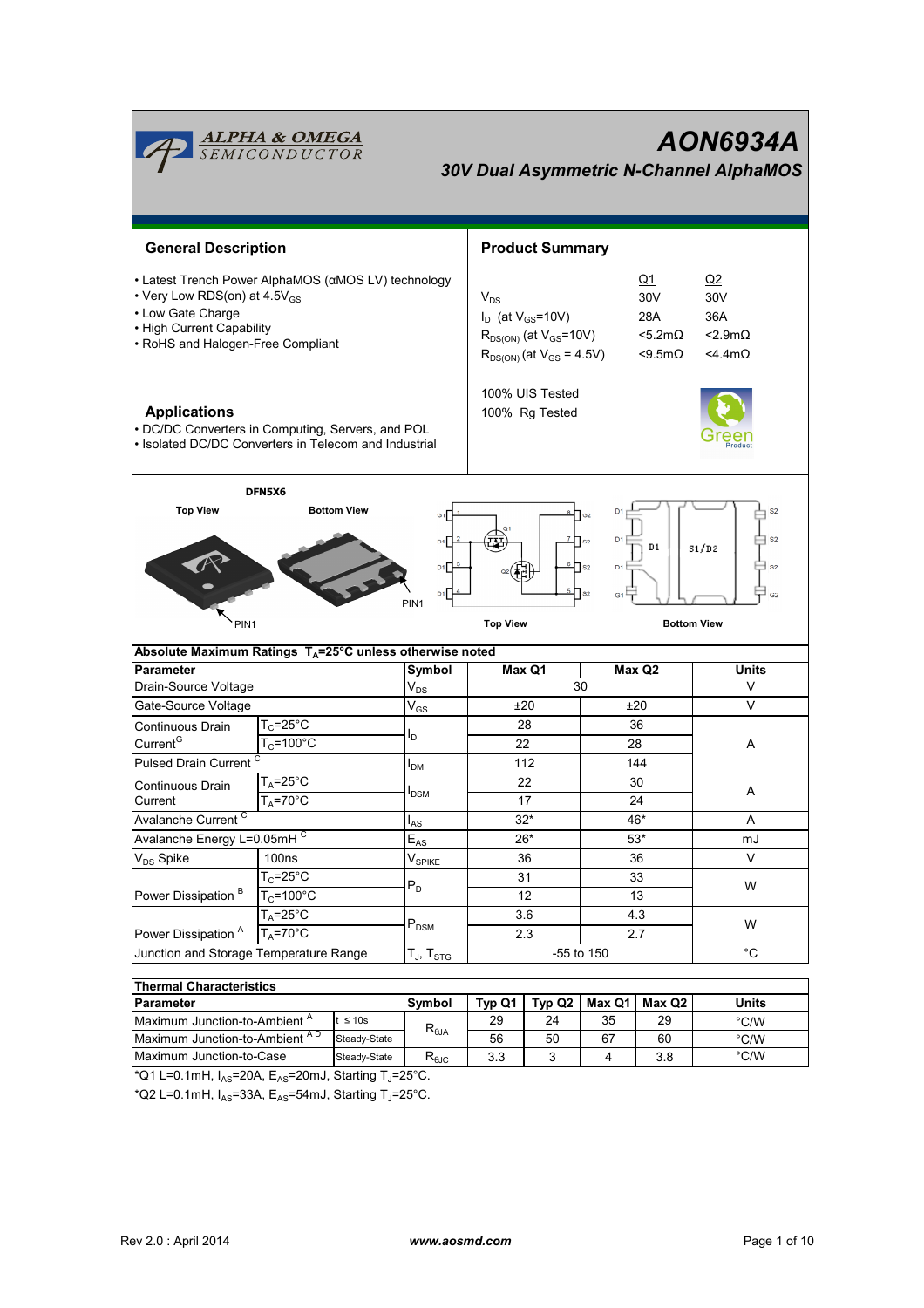

## **Q1 Electrical Characteristics (TJ=25°C unless otherwise noted)**

| <b>Symbol</b>              | <b>Conditions</b><br><b>Parameter</b>                      |                                                                                                    | Min                | <b>Typ</b> | <b>Max</b>     | <b>Units</b> |           |  |
|----------------------------|------------------------------------------------------------|----------------------------------------------------------------------------------------------------|--------------------|------------|----------------|--------------|-----------|--|
| <b>STATIC PARAMETERS</b>   |                                                            |                                                                                                    |                    |            |                |              |           |  |
| <b>BV<sub>DSS</sub></b>    | Drain-Source Breakdown Voltage                             | $I_D = 250 \mu A$ , $V_{GS} = 0V$                                                                  |                    | 30         |                |              | $\vee$    |  |
| $I_{DSS}$                  | Zero Gate Voltage Drain Current                            | $V_{DS}$ =30V, $V_{GS}$ =0V                                                                        |                    |            |                | $\mathbf{1}$ | μA        |  |
|                            |                                                            | $T_J = 55^{\circ}C$                                                                                |                    |            |                | 5            |           |  |
| $I_{GSS}$                  | Gate-Body leakage current                                  | $V_{DS}$ =0V, $V_{GS}$ = ±20V                                                                      |                    |            |                | 100          | nA        |  |
| $V_{GS(th)}$               | Gate Threshold Voltage                                     | $V_{DS} = V_{GS} I_D = 250 \mu A$                                                                  |                    | 1.4        | 1.8            | 2.2          | V         |  |
| $R_{DS(ON)}$               | Static Drain-Source On-Resistance                          | $V_{GS}$ =10V, $I_{D}$ =20A                                                                        |                    |            | 4.3            | 5.2          | $m\Omega$ |  |
|                            |                                                            |                                                                                                    | $T_{\rm J}$ =125°C |            | 6              | 7.2          |           |  |
|                            |                                                            | $V_{GS} = 4.5V, I_D = 20A$                                                                         |                    |            | $\overline{7}$ | 9.5          | $m\Omega$ |  |
| $g_{FS}$                   | <b>Forward Transconductance</b>                            | $V_{DS}$ =5V, I <sub>D</sub> =20A                                                                  |                    |            | 91             |              | S         |  |
| $\rm V_{SD}$               | Diode Forward Voltage                                      | $IS=1A, VGS=0V$                                                                                    |                    |            | 0.7            | 1            | V         |  |
| $I_{\rm S}$                | Maximum Body-Diode Continuous Current <sup>G</sup>         |                                                                                                    |                    |            |                | 28           | A         |  |
|                            | <b>DYNAMIC PARAMETERS</b>                                  |                                                                                                    |                    |            |                |              |           |  |
| $C_{\rm iss}$              | Input Capacitance                                          | $V_{GS}$ =0V, $V_{DS}$ =15V, f=1MHz<br>$V_{GS}$ =0V, V <sub>DS</sub> =0V, f=1MHz                   |                    |            | 1037           |              | рF        |  |
| $C_{\rm oss}$              | <b>Output Capacitance</b>                                  |                                                                                                    |                    |            | 441            |              | рF        |  |
| $C_{\rm rss}$              | Reverse Transfer Capacitance                               |                                                                                                    |                    |            | 61             |              | pF        |  |
| R <sub>g</sub>             | Gate resistance                                            |                                                                                                    |                    | 0.7        | 1.5            | 2.3          | Ω         |  |
|                            | <b>SWITCHING PARAMETERS</b>                                |                                                                                                    |                    |            |                |              |           |  |
| $Q_q(10V)$                 | Total Gate Charge                                          | $V_{GS}$ =10V, $V_{DS}$ =15V, $I_D$ =20A                                                           |                    |            | 15.5           | 22           | пC        |  |
| $Q_q(4.5V)$                | <b>Total Gate Charge</b>                                   |                                                                                                    |                    |            | 6.8            | 10           | nC        |  |
| $\mathsf{Q}_{\mathsf{gs}}$ | Gate Source Charge                                         |                                                                                                    |                    |            | 3.0            |              | nC        |  |
| $\mathsf{Q}_{\mathsf{gd}}$ | Gate Drain Charge                                          |                                                                                                    |                    |            | 3.6            |              | nC        |  |
| $\mathsf{Q}_{\text{gs}}$   | Gate Source Charge                                         | $V_{GS}$ =4.5V, $V_{DS}$ =15V, $I_{D}$ =20A                                                        |                    |            | 3.0            |              | nC        |  |
| $\mathsf{Q}_{\text{gd}}$   | Gate Drain Charge                                          |                                                                                                    |                    |            | 3.6            |              | nС        |  |
| $t_{D(0n)}$                | Turn-On DelayTime                                          |                                                                                                    |                    |            | 5.5            |              | ns        |  |
| $\mathfrak{t}_{\sf r}$     | Turn-On Rise Time                                          | $V_{GS}$ =10V, V <sub>DS</sub> =15V, R <sub>L</sub> =0.75 $\Omega$ ,<br>$R_{\text{GEN}} = 3\Omega$ |                    |            | 3.3            |              | ns        |  |
| $t_{D(off)}$               | Turn-Off DelayTime                                         |                                                                                                    |                    |            | 18             |              | ns        |  |
| $\mathsf{t}_{\mathsf{f}}$  | <b>Turn-Off Fall Time</b>                                  |                                                                                                    |                    |            | 4.3            |              | ns        |  |
| $t_{rr}$                   | Body Diode Reverse Recovery Time                           | $I_F$ =20A, dl/dt=500A/ $\mu$ s                                                                    |                    |            | 12.7           |              | ns        |  |
| $Q_{rr}$                   | Body Diode Reverse Recovery Charge   IF=20A, dl/dt=500A/us |                                                                                                    |                    |            | 17.2           |              | nC        |  |

A. The value of R<sub>θJA</sub> is measured with the device mounted on 1in<sup>2</sup> FR-4 board with 2oz. Copper, in a still air environment with T<sub>A</sub> =25°C. The Power dissipation P<sub>DSM</sub> is based on R<sub>θJA</sub> t≤ 10s and the maximum allowed junction temperature of 150°C. The value in any given application depends on the user's specific board design.

B. The power dissipation P<sub>D</sub> is based on T<sub>J(MAX)</sub>=150°C, using junction-to-case thermal resistance, and is more useful in setting the upper<br>dissipation limit for cases where additional heatsinking is used.

C. Repetitive rating, pulse width limited by junction temperature  $T_{J(MAX)}$ =150°C. Ratings are based on low frequency and duty cycles to keep initial  $T_J = 25^\circ$  C.

D. The  $R_{\theta JA}$  is the sum of the thermal impedence from junction to case  $R_{\theta JC}$  and case to ambient.

E. The static characteristics in Figures 1 to 6 are obtained using <300µs pulses, duty cycle 0.5% max.<br>F. These curves are based on the junction-to-case thermal impedence which is measured with the device mounted to a larg a maximum junction temperature of T<sub>J(MAX)</sub>=150°C. The SOA curve provides a single pulse rating.

G. The maximum current rating is limited by package.

H. These tests are performed with the device mounted on 1 in<sup>2</sup> FR-4 board with 2oz. Copper, in a still air environment with TA=25°C.

COMPONENTS IN LIFE SUPPORT DEVICES OR SYSTEMS ARE NOT AUTHORIZED. AOS DOES NOT ASSUME ANY LIABILITY ARISING OUT OF SUCH APPLICATIONS OR USES OF ITS PRODUCTS. AOS RESERVES THE RIGHT TO IMPROVE PRODUCT DESIGN, FUNCTIONS AND RELIABILITY WITHOUT NOTICE.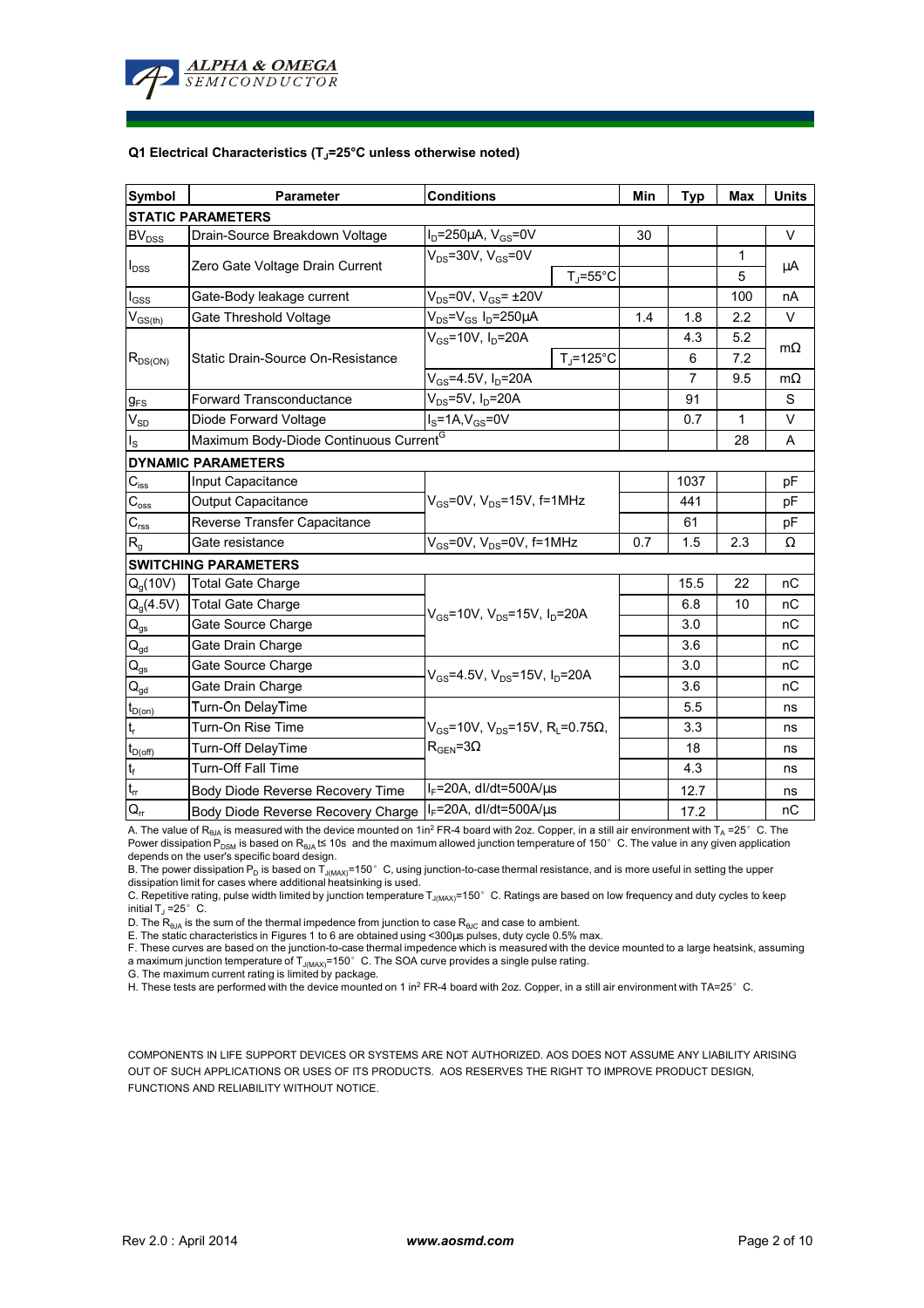## **Q1-CHANNEL: TYPICAL ELECTRICAL AND THERMAL CHARACTERISTICS**

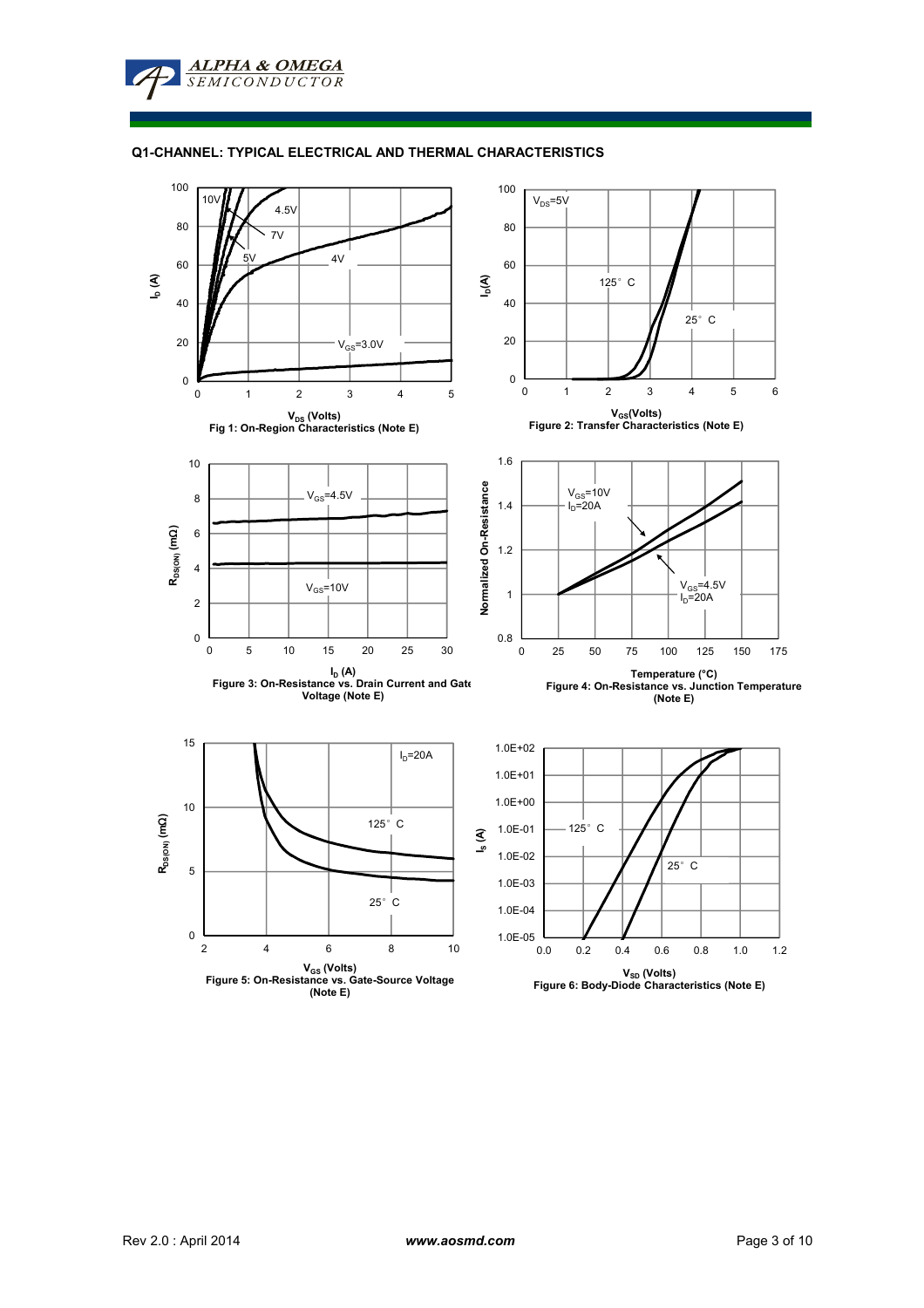### **Q1-CHANNEL: TYPICAL ELECTRICAL AND THERMAL CHARACTERISTICS**



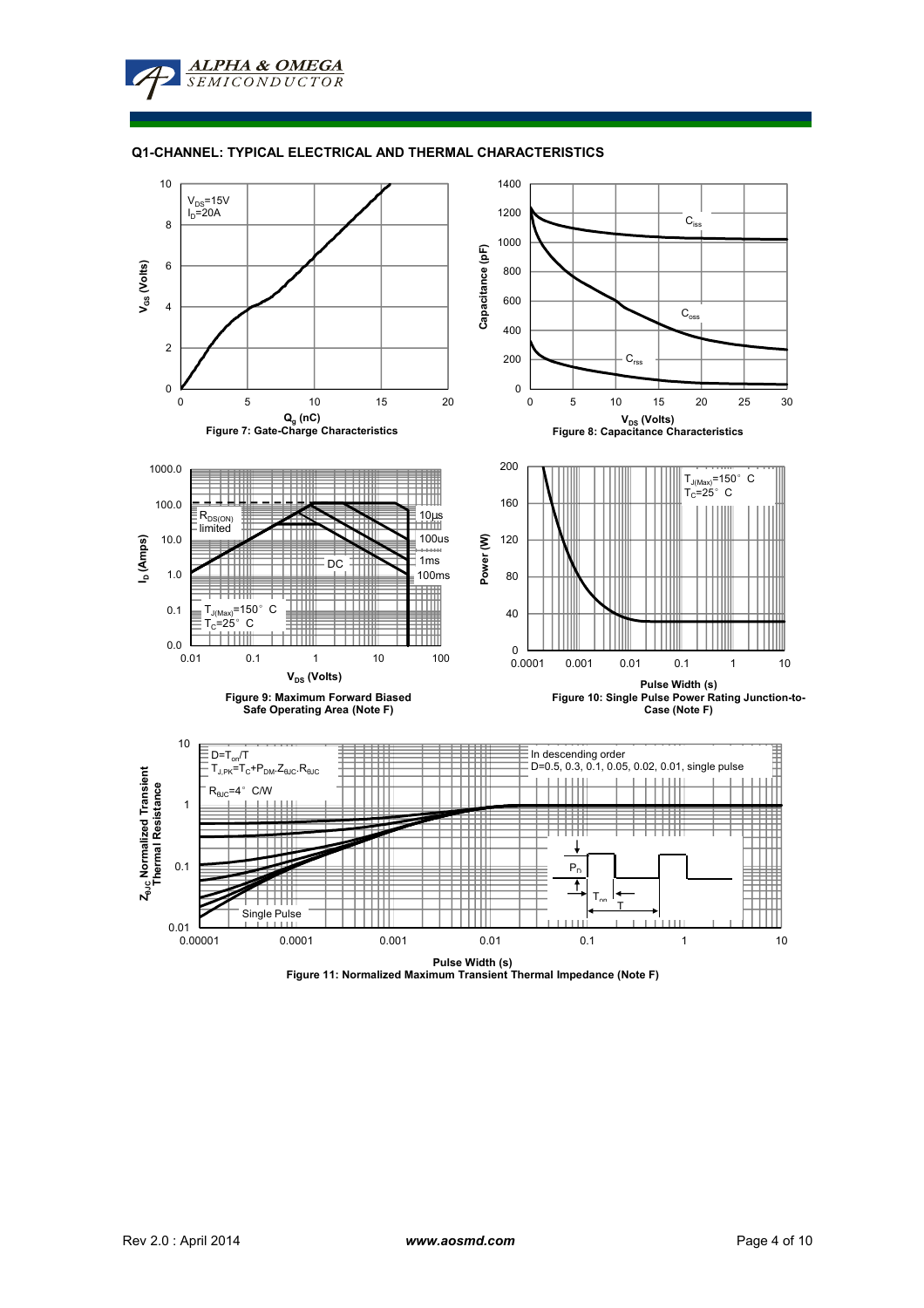## **Q1-CHANNEL: TYPICAL ELECTRICAL AND THERMAL CHARACTERISTICS**



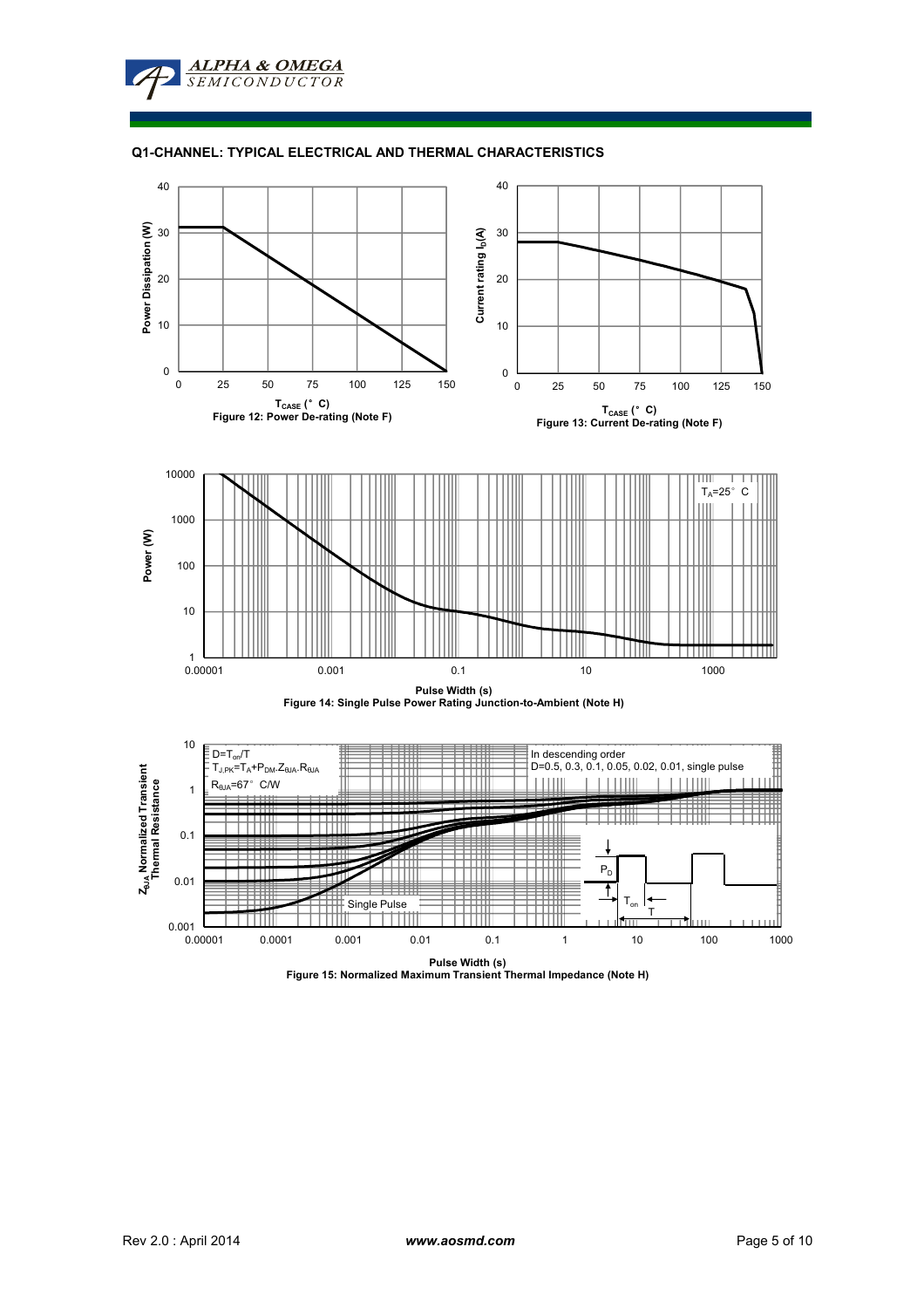

## **Q2 Electrical Characteristics (TJ=25°C unless otherwise noted)**

| <b>Symbol</b>               | <b>Conditions</b><br><b>Parameter</b>              |                                                             | Min | <b>Typ</b> | <b>Max</b> | <b>Units</b> |  |
|-----------------------------|----------------------------------------------------|-------------------------------------------------------------|-----|------------|------------|--------------|--|
| <b>STATIC PARAMETERS</b>    |                                                    |                                                             |     |            |            |              |  |
| $BV_{DSS}$                  | Drain-Source Breakdown Voltage                     | $ID=10mA, VGS=0V$                                           | 30  |            |            | $\vee$       |  |
| $I_{DSS}$                   | Zero Gate Voltage Drain Current                    | $V_{DS}$ =30V, $V_{GS}$ =0V                                 |     |            | 1          | μA           |  |
|                             |                                                    | $T_J = 55^{\circ}C$                                         |     |            | 5          |              |  |
| $I_{\rm GSS}$               | Gate-Body leakage current                          | $V_{DS}$ =0V, $V_{GS}$ = ±20V                               |     |            | 100        | nA           |  |
| $V_{GS(th)}$                | Gate Threshold Voltage                             | $V_{DS} = V_{GS} I_D = 250 \mu A$                           | 1.4 | 1.8        | 2.2        | $\vee$       |  |
| $R_{DS(ON)}$                | Static Drain-Source On-Resistance                  | $V_{GS}$ =10V, $I_{D}$ =20A                                 |     | 2.4        | 2.9        | $m\Omega$    |  |
|                             |                                                    | $T_{\rm J}$ =125°C                                          |     | 3.6        | 4.4        |              |  |
|                             |                                                    | $V_{GS} = 4.5V$ , $I_D = 20A$                               |     | 3.5        | 4.4        | $m\Omega$    |  |
| $g_{FS}$                    | <b>Forward Transconductance</b>                    | $V_{DS}$ =5V, $I_D$ =20A                                    |     | 105        |            | S            |  |
| $V_{SD}$                    | Diode Forward Voltage                              | $I_S = 1A$ , $V_{GS} = 0V$                                  |     | 0.7        | 1          | $\vee$       |  |
| I <sub>s</sub>              | Maximum Body-Diode Continuous Current <sup>G</sup> |                                                             |     |            | 36         | A            |  |
|                             | <b>DYNAMIC PARAMETERS</b>                          |                                                             |     |            |            |              |  |
| $\mathbf{C}_{\mathsf{iss}}$ | Input Capacitance                                  |                                                             |     | 2010       |            | рF           |  |
| $C_{\rm oss}$               | <b>Output Capacitance</b>                          | $V_{GS}$ =0V, $V_{DS}$ =15V, f=1MHz                         |     | 898        |            | pF           |  |
| $C_{\text{rss}}$            | Reverse Transfer Capacitance                       |                                                             |     | 124        |            | рF           |  |
| $R_{q}$                     | Gate resistance                                    | $V_{GS}$ =0V, V <sub>DS</sub> =0V, f=1MHz                   | 0.9 | 1.8        | 2.7        | Ω            |  |
|                             | <b>SWITCHING PARAMETERS</b>                        |                                                             |     |            |            |              |  |
| $Q_q(10V)$                  | <b>Total Gate Charge</b>                           |                                                             |     | 36         | 49         | nC           |  |
| $Q_g(4.5V)$                 | <b>Total Gate Charge</b>                           | $V_{GS}$ =10V, $V_{DS}$ =15V, $I_D$ =20A                    |     | 17         | 23         | nC           |  |
| $\mathbf{Q}_\text{gs}$      | Gate Source Charge                                 |                                                             |     | 6          |            | nC           |  |
| $\mathsf{Q}_{\text{gd}}$    | Gate Drain Charge                                  |                                                             |     | 8          |            | пC           |  |
| $\mathsf{Q}_{\mathsf{gs}}$  | Gate Source Charge                                 | $V_{GS}$ =4.5V, $V_{DS}$ =15V, $I_{D}$ =20A                 |     | 6          |            | nC           |  |
| $\mathsf{Q}_{\text{gd}}$    | Gate Drain Charge                                  |                                                             |     | 8          |            | nC           |  |
| $t_{D(0n)}$                 | Turn-On DelayTime                                  |                                                             |     | 7.5        |            | ns           |  |
| $t_r$                       | Turn-On Rise Time                                  | $V_{GS}$ =10V, V <sub>DS</sub> =15V, R <sub>L</sub> =0.75Ω, |     | 4.0        |            | ns           |  |
| $t_{D(off)}$                | Turn-Off DelayTime                                 | $R_{\text{GFN}} = 3\Omega$                                  |     | 37.0       |            | ns           |  |
| $\mathfrak{t}_{\mathsf{f}}$ | Turn-Off Fall Time                                 |                                                             |     | 7.5        |            | ns           |  |
| $\mathfrak{t}_{\text{rr}}$  | Body Diode Reverse Recovery Time                   | $I_F$ =20A, dl/dt=500A/ $\mu$ s                             |     | 14         |            | ns           |  |
| $Q_{rr}$                    | Body Diode Reverse Recovery Charge                 | $I_F$ =20A, dl/dt=500A/ $\mu$ s                             |     | 20.3       |            | nC           |  |

A. The value of R<sub>ala</sub> is measured with the device mounted on 1in<sup>2</sup> FR-4 board with 2oz. Copper, in a still air environment with T<sub>a</sub> =25°C. The Power dissipation  $\widetilde{P}_{DSM}$  is based on  $R_{\theta JA}$  t≤ 10s and the maximum allowed junction temperature of 150°C. The value in any given application depends on the user's specific board design.

B. The power dissipation P<sub>D</sub> is based on T<sub>J(MAX)</sub>=150°C, using junction-to-case thermal resistance, and is more useful in setting the upper<br>dissipation limit for cases where additional heatsinking is used.

C. Repetitive rating, pulse width limited by junction temperature T<sub>J(MAX)</sub>=150°C. Ratings are based on low frequency and duty cycles to keep initial  $T_1 = 25^\circ$  C.

D. The R<sub>6JA</sub> is the sum of the thermal impedence from junction to case R<sub>6JC</sub> and case to ambient.<br>E. The static characteristics in Figures 1 to 6 are obtained using <300µs pulses, duty cycle 0.5% max.<br>F. These curves are a maximum junction temperature of T<sub>J(MAX)</sub>=150°C. The SOA curve provides a single pulse rating.

G. The maximum current rating is limited by package.

H. These tests are performed with the device mounted on 1 in<sup>2</sup> FR-4 board with 2oz. Copper, in a still air environment with TA=25°C.

COMPONENTS IN LIFE SUPPORT DEVICES OR SYSTEMS ARE NOT AUTHORIZED. AOS DOES NOT ASSUME ANY LIABILITY ARISING OUT OF SUCH APPLICATIONS OR USES OF ITS PRODUCTS. AOS RESERVES THE RIGHT TO IMPROVE PRODUCT DESIGN, FUNCTIONS AND RELIABILITY WITHOUT NOTICE.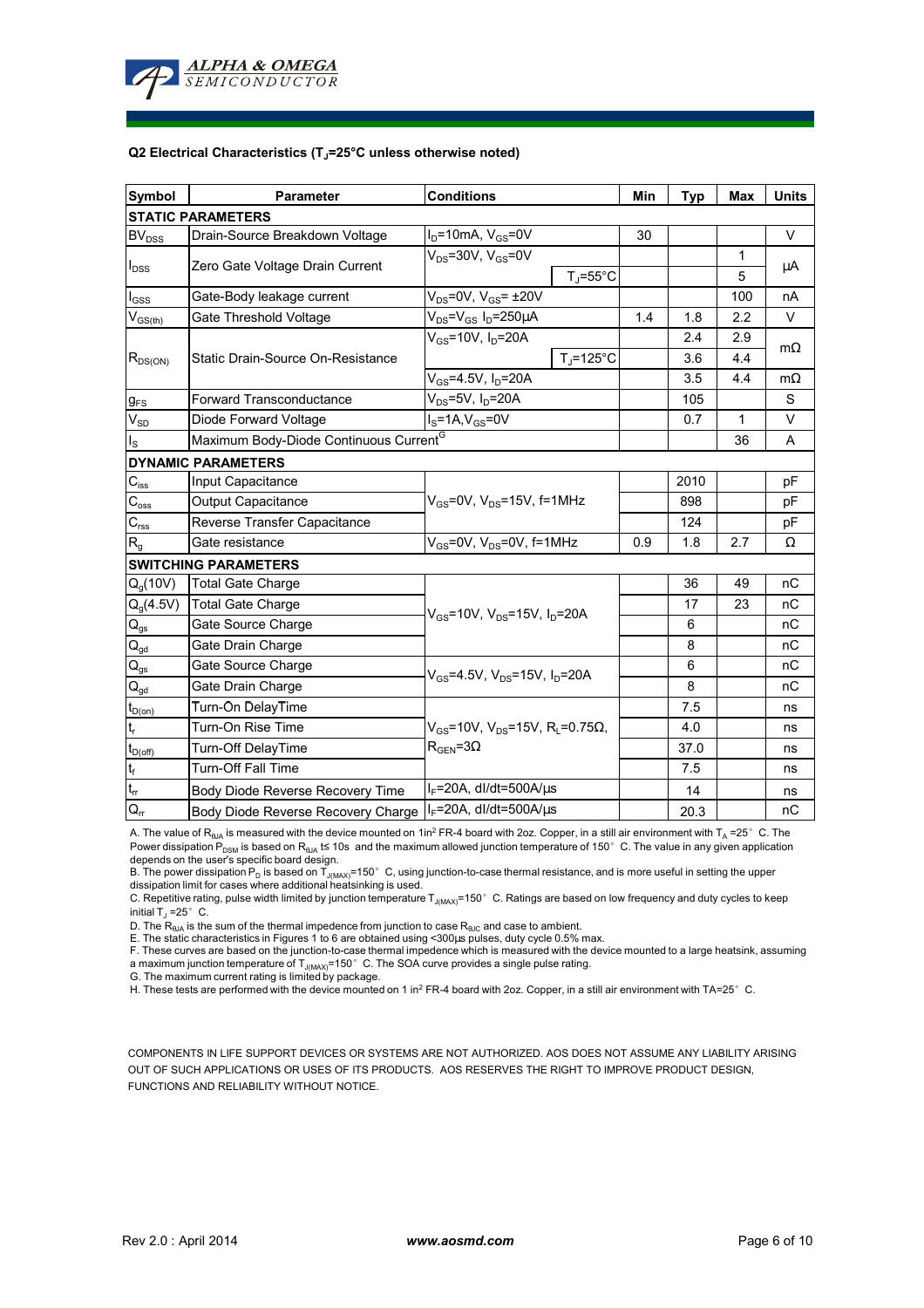**Q2-CHANNEL: TYPICAL ELECTRICAL AND THERMAL CHARACTERISTICS**

**ALPHA & OMEGA SEMICONDUCTOR** 



**VSD (Volts) Figure 6: Body-Diode Characteristics (Note E)**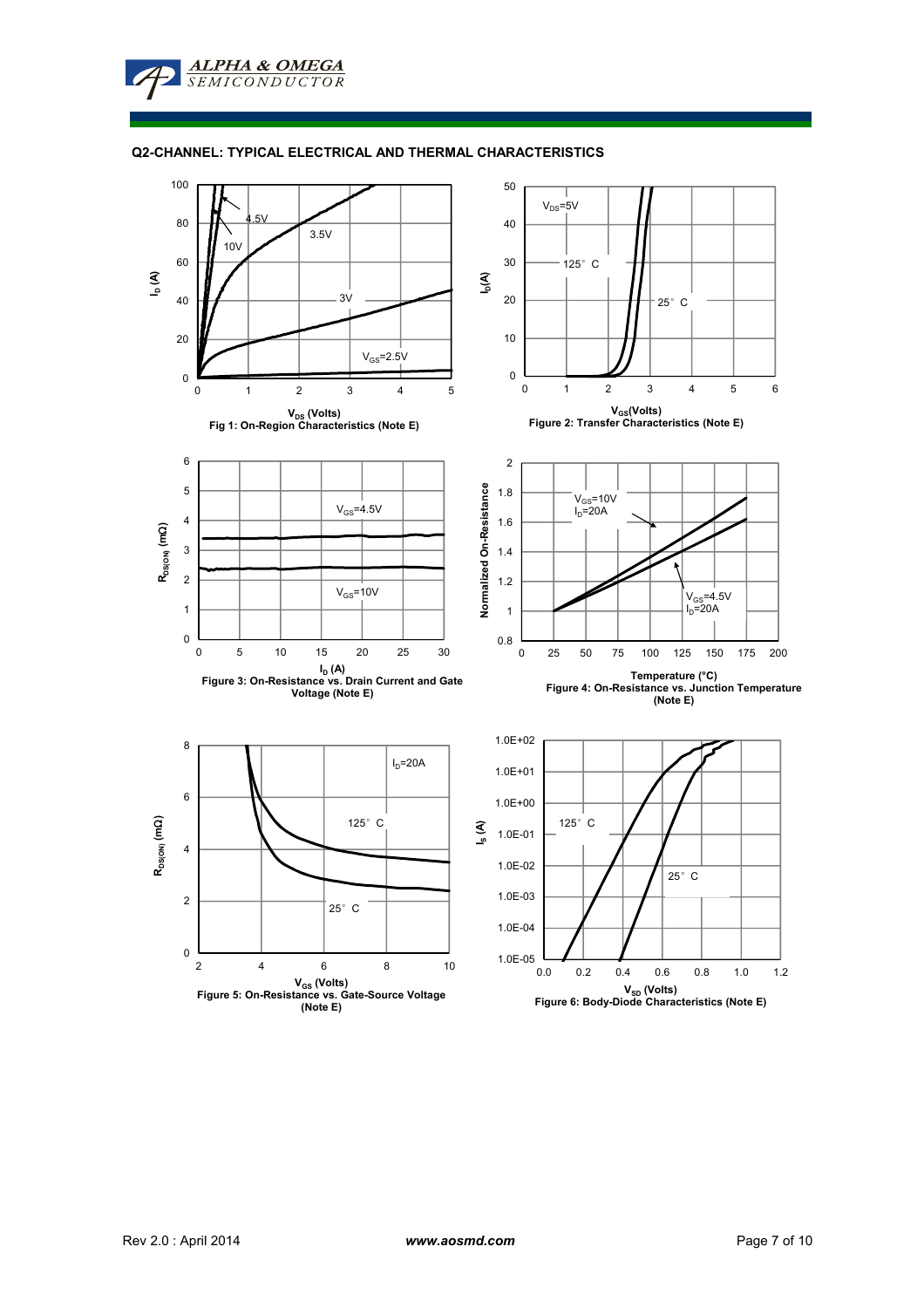### **Q2-CHANNEL: TYPICAL ELECTRICAL AND THERMAL CHARACTERISTICS**



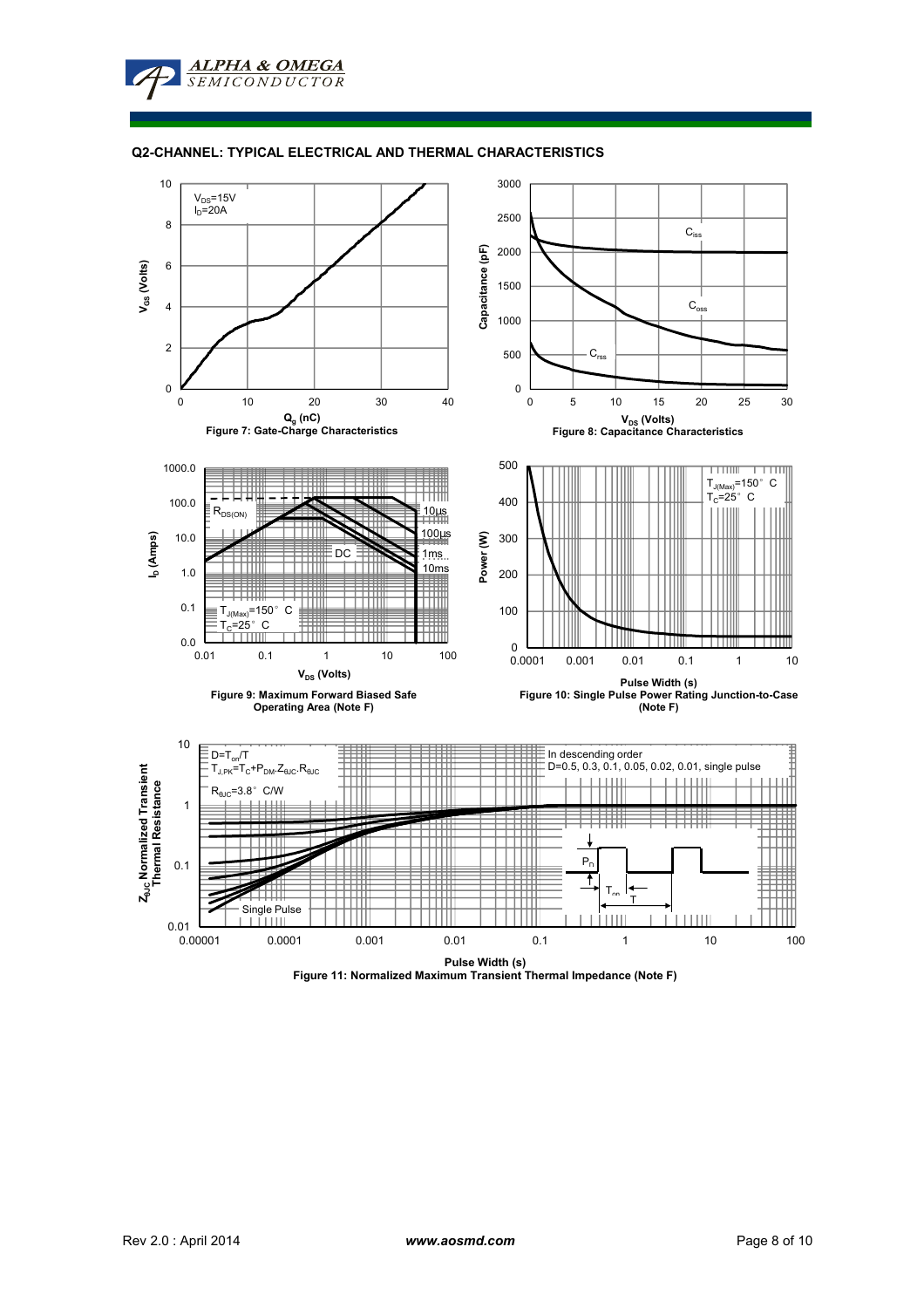## **Q2-CHANNEL: TYPICAL ELECTRICAL AND THERMAL CHARACTERISTICS**